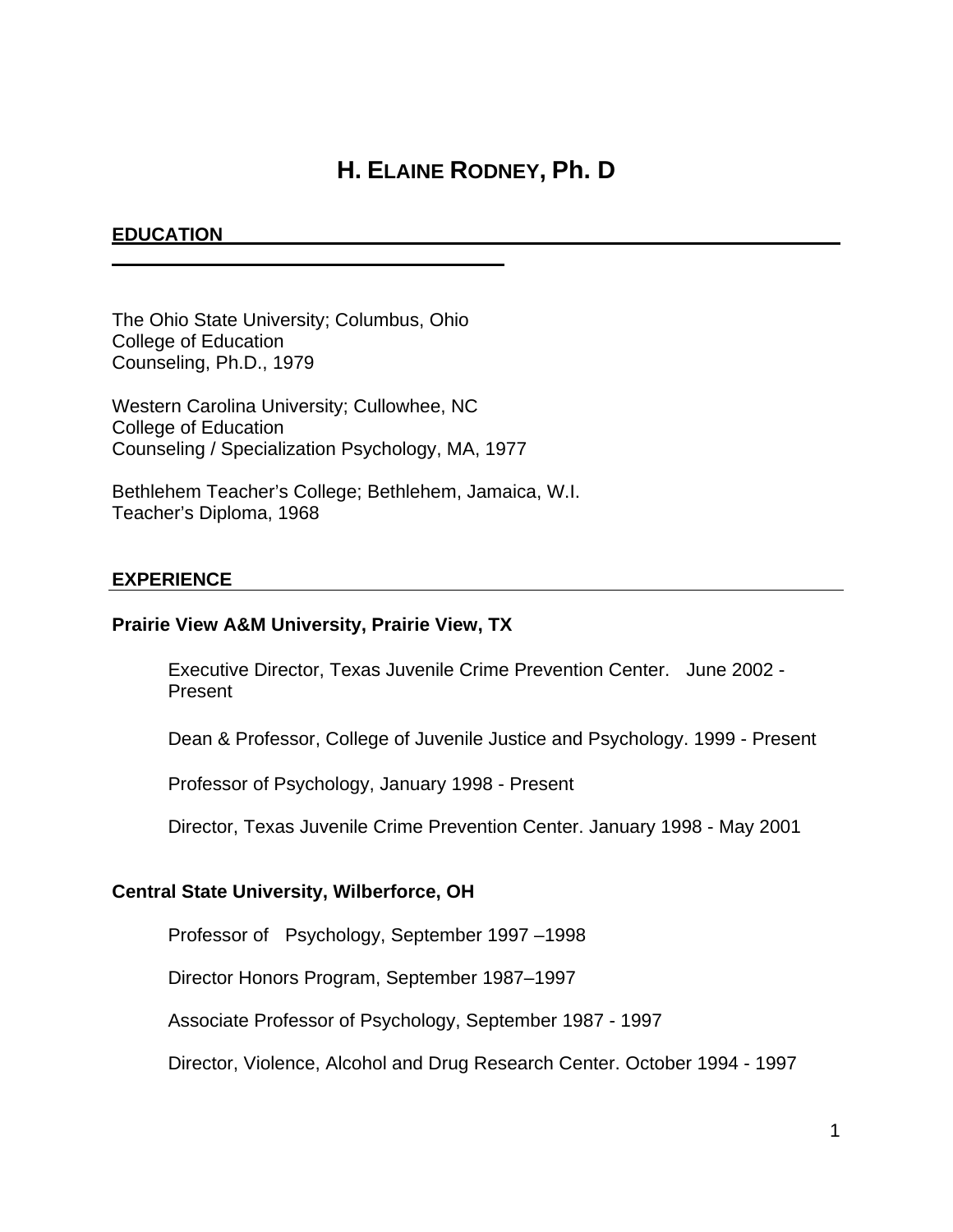Research Coordinator, Minority Male Consortium. October 1994 – 1997

Assistant Professor and Chairperson, Psychology Department. January 1980 – June 1987

Director, Assessment Services. July 1979 – October 1994

Director, Minority Access to Research Careers Program. September 1989 – January 1998

Co-Director, Minority Access to Research Careers Program. September 1981 – August 1989

Wright State University, Fairborn, OH Adjunct, Assistant Professor of Psychology. September 1981 - June 1987

# **ACCOMPLISHMENTS SINCE AT PRAIRIE VIEW A&M UNIVERSITY**

Provided leadership in the development of a Doctor of Philosophy Degree program in Clinical Adolescent Psychology. September 2003

Selected by the Office of Juvenile Justice and Delinquency Prevention to assist with setting the National Research Agenda. August 2002

Completed training by the Office of Juvenile Justice and Delinquency Prevention to assist states in implementing Disproportionate Minority Confinement Mandate. February 2002

Provided leadership in moving Prairie View A&M University from level III to level IV status in the ratings of SACS, making it a fully comprehensive university. November 2001

Provided leadership in the development of a Doctor of Philosophy Degree program in Juvenile Justice. January 2000

Provided leadership in the development of a Master of Science Degree program in Juvenile Forensic Psychology and creation of School of Juvenile Justice and Psychology. September 1999

Provided leadership in the development of a Master of Science Degree program in Juvenile Justice and creation of the School of Juvenile Justice. January 1999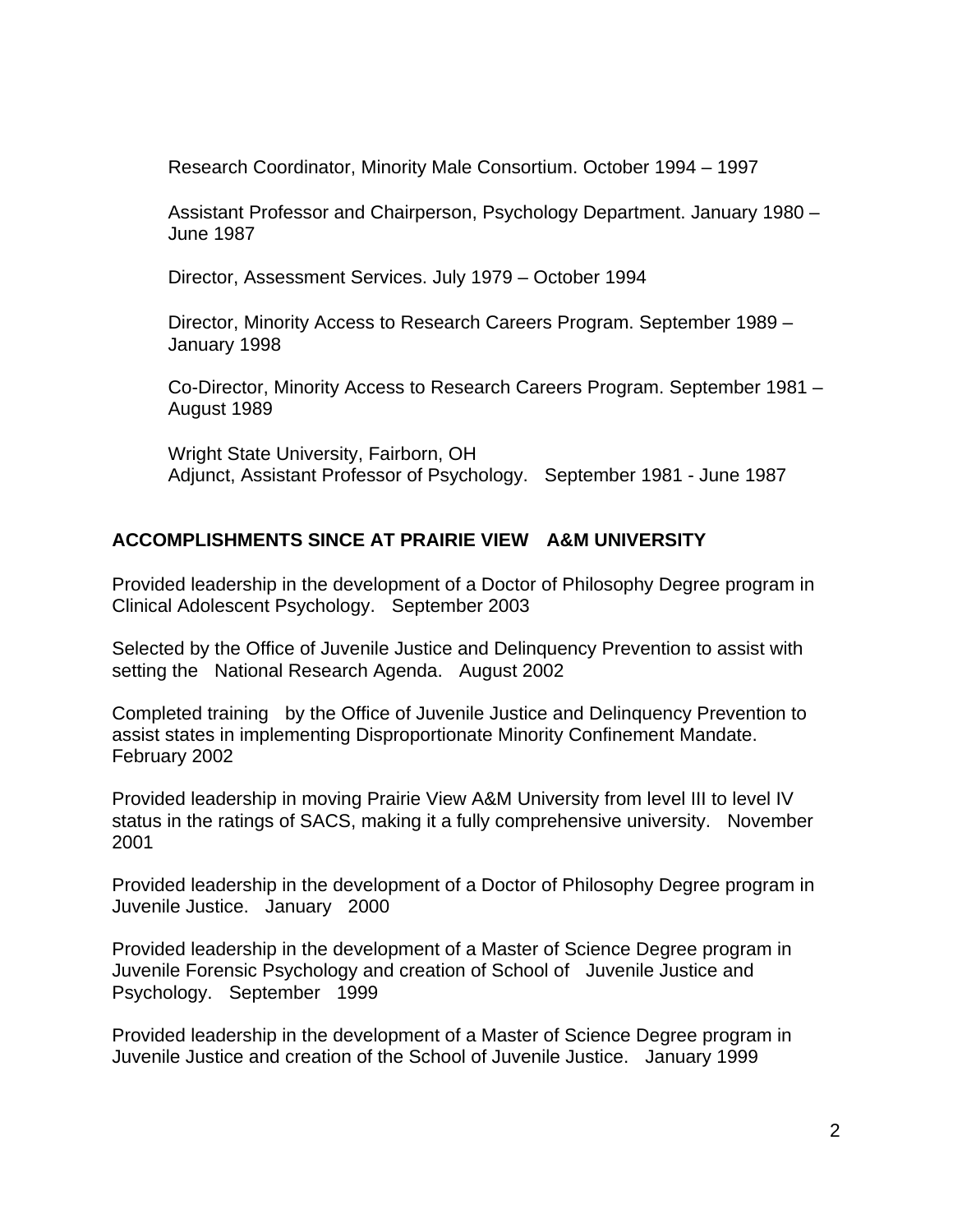Establishment of the Texas Juvenile Crime Prevention Center. January 1999

## **PUBLICATIONS**

#### **Refereed Journals**

- Washington, W. & Rodney, H. E. (1986). How Do Students Learn about Natural Resources Career? *Journal of Forestry* Vol. 84, No. 10.
- Rodney, H.E. (1994). What Differentiates ACOA's and NonACOA's on a Black College Campus. *Journal of American College Health* Vol. 43, No. 2.
- Rodney, H. E. (1995). A Profile of Collegiate Black Adult Children of Alcoholics. *Journal of Student Development,* Vol. 36, No. 3.
- Rodney, H.E. (1996). A Preliminary Study of the Relationship Between Alcohol and Conduct Disorder. *Challenge.* Vol. 7, No. 1.
- Rodney, H.E. (1996). Inconsistencies Surrounding the Literature on Collegiate Adult Children of Alcoholics: Factors to Consider for African-Americans. *Journal of American College Health.* Vol. 45 No. 1.
- Rodney, H.E. & Mupier, R. (1996). Predictors of Alcohol Drinking among African-American Adolescents. *Journal of Negro Education*. Vol. 65. No. 4.
- Rodney H. E. & Rodney, L. W. (Eds.). (1996). Understanding Minority Youth And Community Violence. *Challenge*, Vol. 7, No.1.
- Rodney, H.E. & Rodney, L.W. (1996). An Exploratory Study of African-American Collegiate ACOA's. *Journal of American College Health* Vol. 44, No. 6.
- Rodney, H.E., Tachia, H.R. & Rodney, L.W. (1997). The Effects of Family and Social Support on Violence Reduction among African-American College Males. *Journal of American College Health.* Vol. 46 No. 3.
- Rodney, H.E., Mupier, R., (1997). Alcohol Abuse and Conduct Disorder among COA's and NonCOA's. *Journal of Child and Adolescent Substance Abuse.* Vol. 7 No. 2.
- Rodney, H.E., Mupier, R., & O'Neal, S.D. (1997). African-American Youth in Public Housing Showing Low Alcohol and Drug Use. *Journal of Child and Adolescent Substance Abuse.* Vol. 6 No. 4.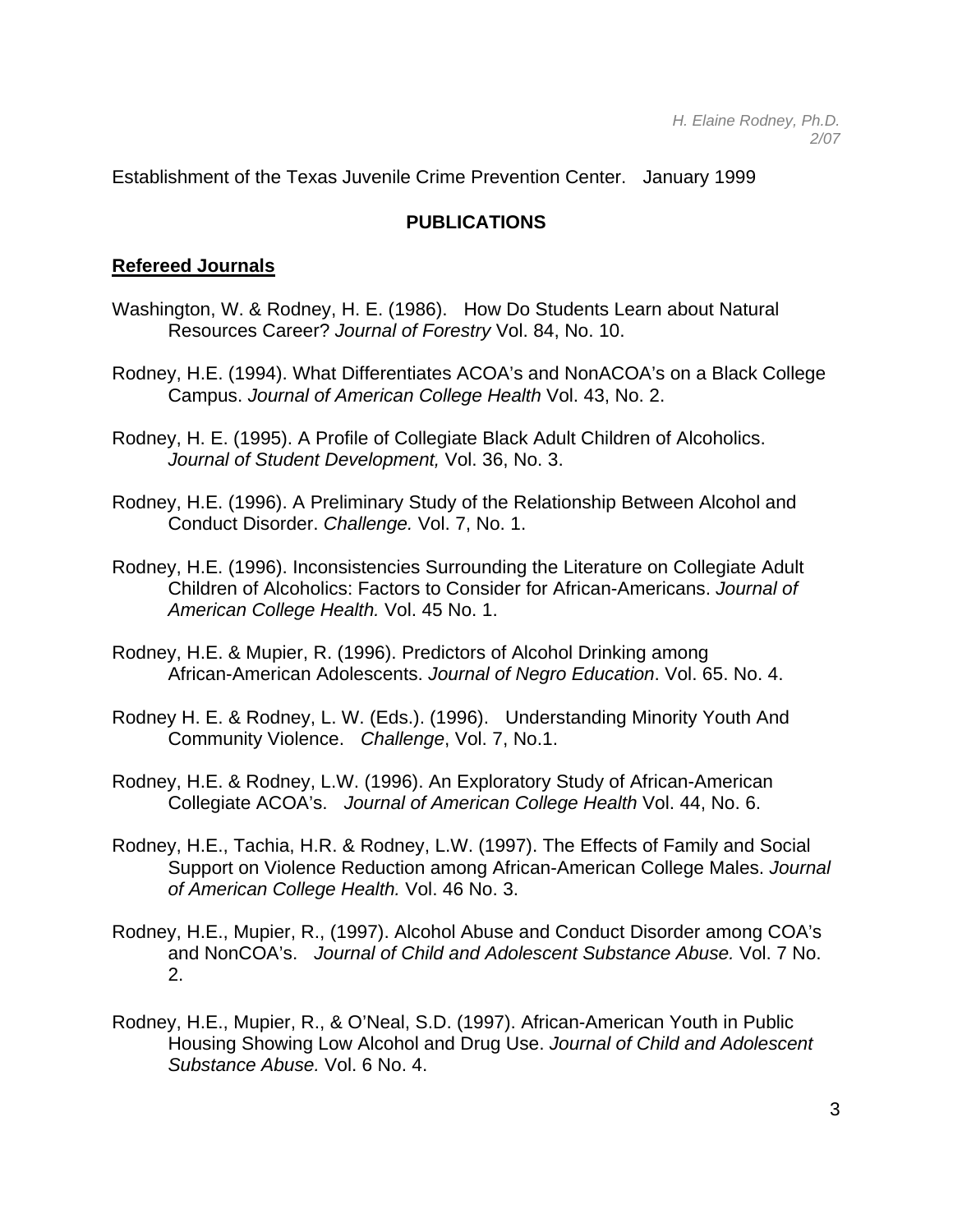- Rodney, H.E. & Rodney, L.W. (Eds.). (1998). A Focus on Family and Community Violence. *Journal of Negro Education.* Vol. 65 No. 4.
- Rodney, H.E. & Rodney, L.W. (1998). Educating Children in a Violent Society, Part II: Overview and Perspectives. *Journal of Negro Education.* Vol. 65 No. 4.
- Rodney, L.W., Rodney, H.E. & Mupier, R.(1999). Variables Contributing to Grade Retention among African-American Adolescent Males. *Journal of American Educational Research*. Vol. 92 No. 3.
- Rodney, L.W., Rodney, H.E. & Mupier, R.(1999). Variables Contributing to Grade Retention among African-American Adolescent Males. *Journal of American Educational Research*. Vol. 92 No. 3.
- Rodney, H.E. & Mupier, R.,(1999). The Impact of Parental Alcoholism on Self-Esteem and Depression among African-American Adolescents. *Journal of Child and Adolescent Substance Abuse.* Vol. 8 No. 3.
- Rodney, H.E. & Mupier, R.(1999). Behavioral Differences between African-American Adolescents With or Without Biological Fathers at Home. *Journal of Black Studies.* Vol.30. No.1.
- Rodney, H.E. & Mupier, R. (1999). Comparing the Behaviors and Social Environments of Offending and Non-Offending African-American Adolescents. *Journal of Offender Rehabilitation.* Vol. 30, No. 1 /2.
- Rodney, H.E., Tachia, H.R. & Rodney, L.W. (1999). The Home Environment and Delinquency: A Study of African American Adolescents. *Journal of Contemporary Human Sciences.* Vol.80 No. 6.
- Rodney, H.E., Tachia, H.R. & Rodney, L.W. (1999). Counter-Stereotypical Impulsivity and Violence among African-American College Men. *Current Psychology; Developmental, Learning, Personality and Social*. Vol.18 No. 3.
- Rodney, H.E. & Mupier, R. (2000). Comparing the Behaviors and Social Environment of Offending and non-Offending African-American Adolescents. *Race, Ethnicity, Sexual Orientation, Violent Crime, The Realities and the Myths. The Personality and Social.* Haworth Press.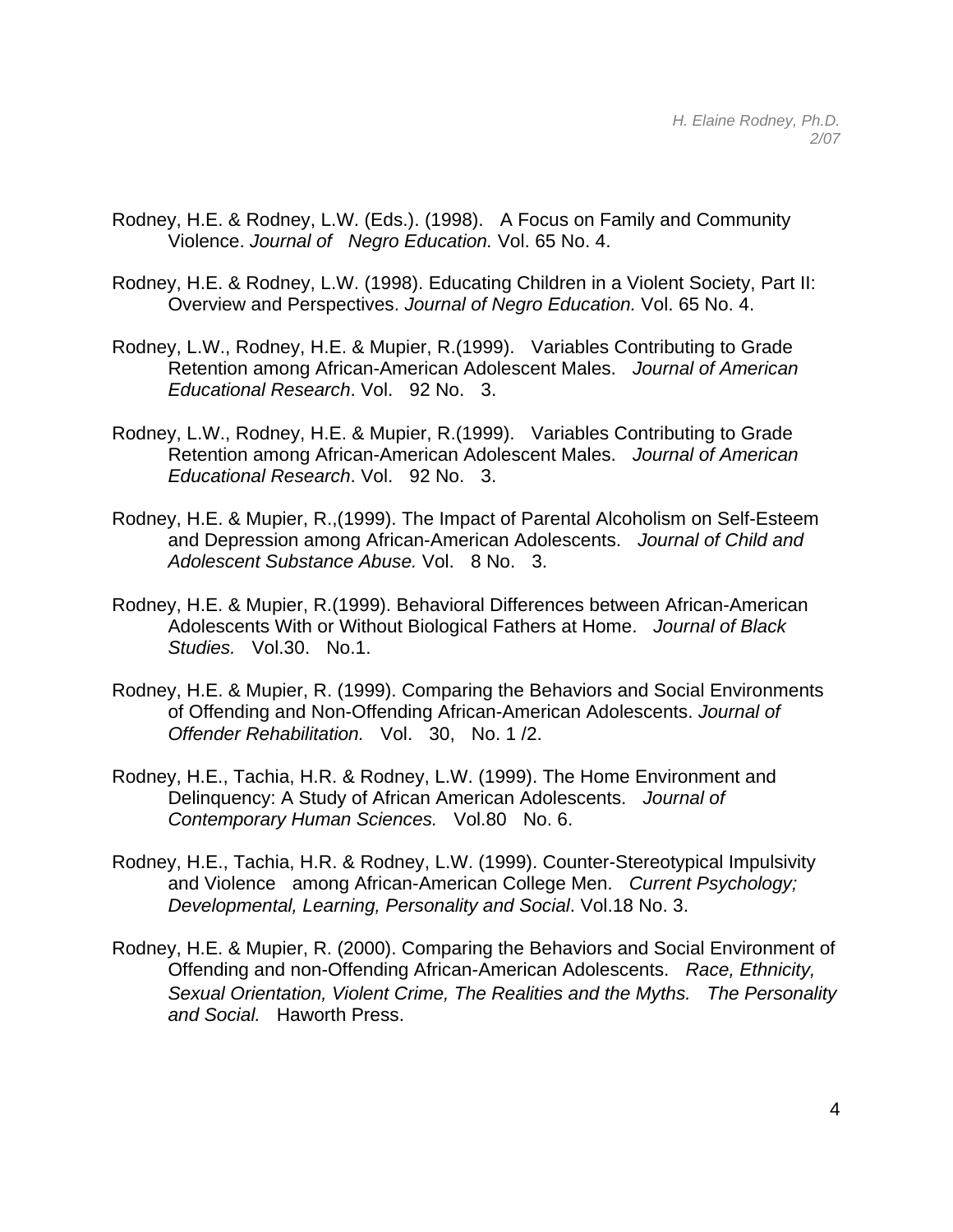- Williams, Frank P. III, McShane, M.D. & Rodney, H.E., (2001). Juvenile Justice: A Rationale for a New Discipline. *American Association of Behavioral and Social Science Perspectives*.
- Mupier, R., Rodney, H.E., & Samuels, L. (2002). Differences in Parenting Style Between African American Alcoholic and Non-Alcoholic Parents. *Families in Society, The Journal of Contemporary Human Sciences.* Vol. 83 No. 5/6 2002.
- Rodney, H.E. & Mupier, R. (2004). The Special Needs of Girls in Trouble. *Powerful Mentors. Reclaiming Children & Youth*. 13:2.
- Rodney, H.E., Tachia, H.R., & Walters, N. (2004). Factors influencing the disposition phase of processing decision in the juvenile justice system. *Texas Probation*. Vol. XIX No. 2.

## **Non-Refereed Journals**

*.* 

- Rodney, H. E. (1983). First Quarter Academic Performance Indicators of College Attrition: A Study of the 1976-80 Class of Central State University. *Resources in Education.*
- Rodney, H.E. & Rodney, L.W.(1996). Misconceptions about Suicide. *The Prevention Researcher.* Vol. 3 No. 3.
- Rodney, L.W. & Rodney, H.E. (Eds.) (1996). Collaborating for Family and Community Violence Prevention. *Information Clearinghouse*. Central State University.
- Rodney, H.E., Tachia, H.R. & Rodney, L.W. (1996). Comprehensive Family Assessment: Factors Impacting Violence. *Research Monograph*. Central State Information Clearinghouse. Vol. 1.
- Rodney, H.E., Tachia, H.R. & Rodney, L.W. (1997). Comprehensive Family Assessment: Factors Impacting Violence. *Research Monograph*. Central State Information Clearinghouse. Vol. 2.
- Rodney, L.W. & Rodney, H.E. (Eds). (1997). Family and Community Violence Prevention: Impacting our Destiny. *Information Clearinghouse*. Central State **University**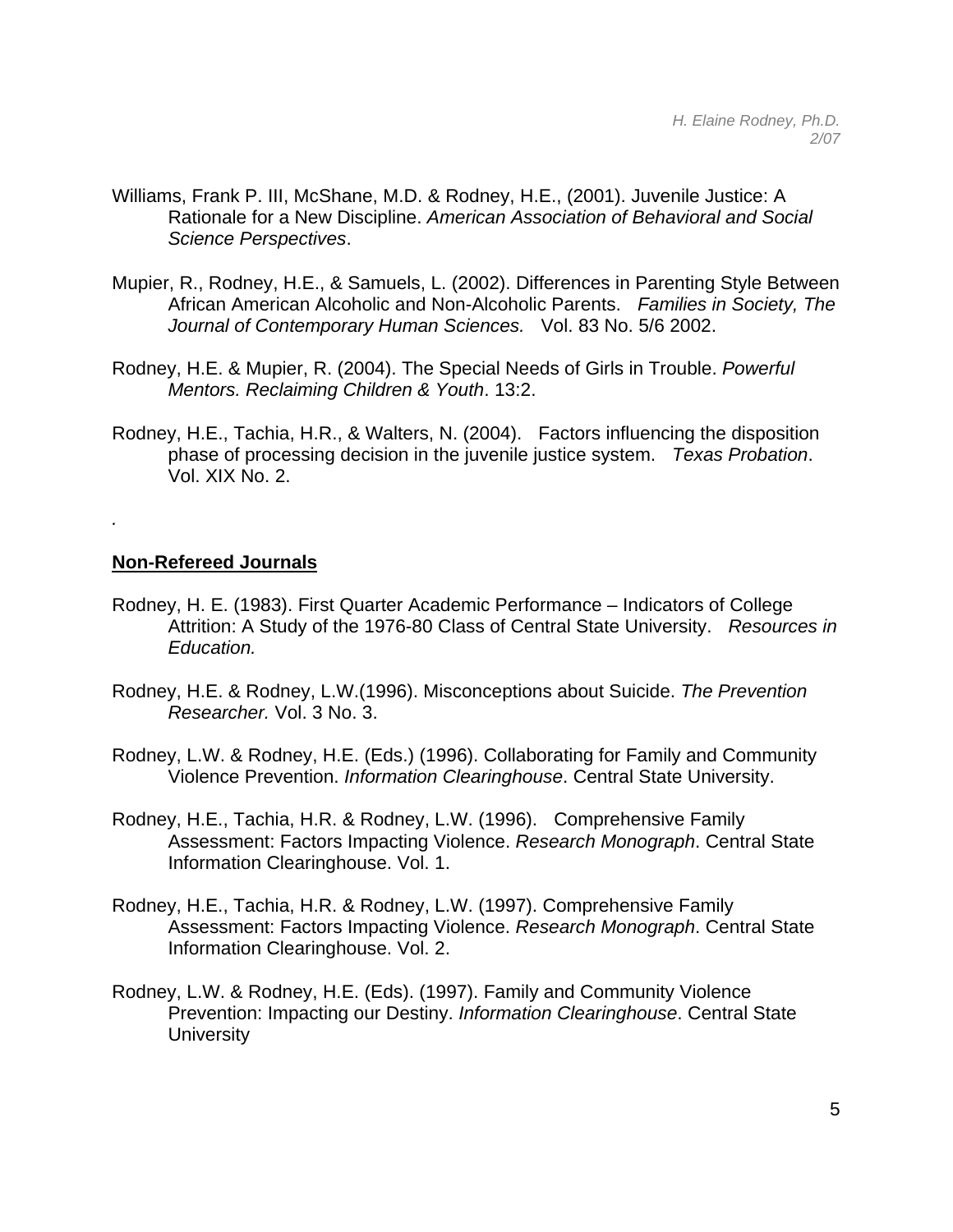- Rodney, H.E. & Mupier, R. (1998). Predictors of Alcohol Drinking among African-American Adolescents. *Resources in Education*. U.S. Department of Education's Office of Educational Research and Improvement (OERI).
- Rodney, H.E. & Mupier, R. (1998). Predictors of Alcohol Drinking among African-American Adolescents. *Resources in Education*. U.S. Department of Education's Office of Educational Research and Improvement (OERI).
- Rodney, L.W., Tachia, H. & Rodney, H.E. (1998). Comprehensive Family Assessment: Factors Impacting Violence. *Research Monograph* Central State Information Clearinghouse. Vol. 3. 1998.
- Rodney, H.E. (2001). Violent Juvenile Offenders What do we do? Greater Dallas Crime Commission.
- Rodney, H.E. (2002). History of the Texas Juvenile Crime Prevention Center and Evolution of the School of Juvenile Justice and Psychology. *The Texas A&M University Press*.
- Rodney, H.E. (2002). Forward. In Frank R. Williams III, & M.D. McShane (Eds.) Encyclopedia of Juvenile Justice. *Sage Publications*.

# **Book Chapter**

Rodney, H.E. (2000). Alcohol and Drug Use among African-American Youth. In *Children of Addiction*. Research, Health and Public Policy Issues. Routledge Falmer, New York & London.

## **Abstracts**

- Rodney, H. E. (1994). A Profile of Collegiate Black Adult Children of Alcoholics, *Journal Alcoholism: Clinical and Experimental Research,* Vol. 18, No. 2.
- Rodney, H. E. (1994). What Differentiates ACOAs and NonACOAs on a Black College Campus. *Journal Alcoholism: Clinical and Experimental Research,* Vol. 18, No.2.
- Rodney, H. E.(1995). Does Parental Alcoholism Impact Self-Esteem of Black ACOAs? *Journal Alcoholism: Clinical and Experimental Research*, Vol. 19, No. 2.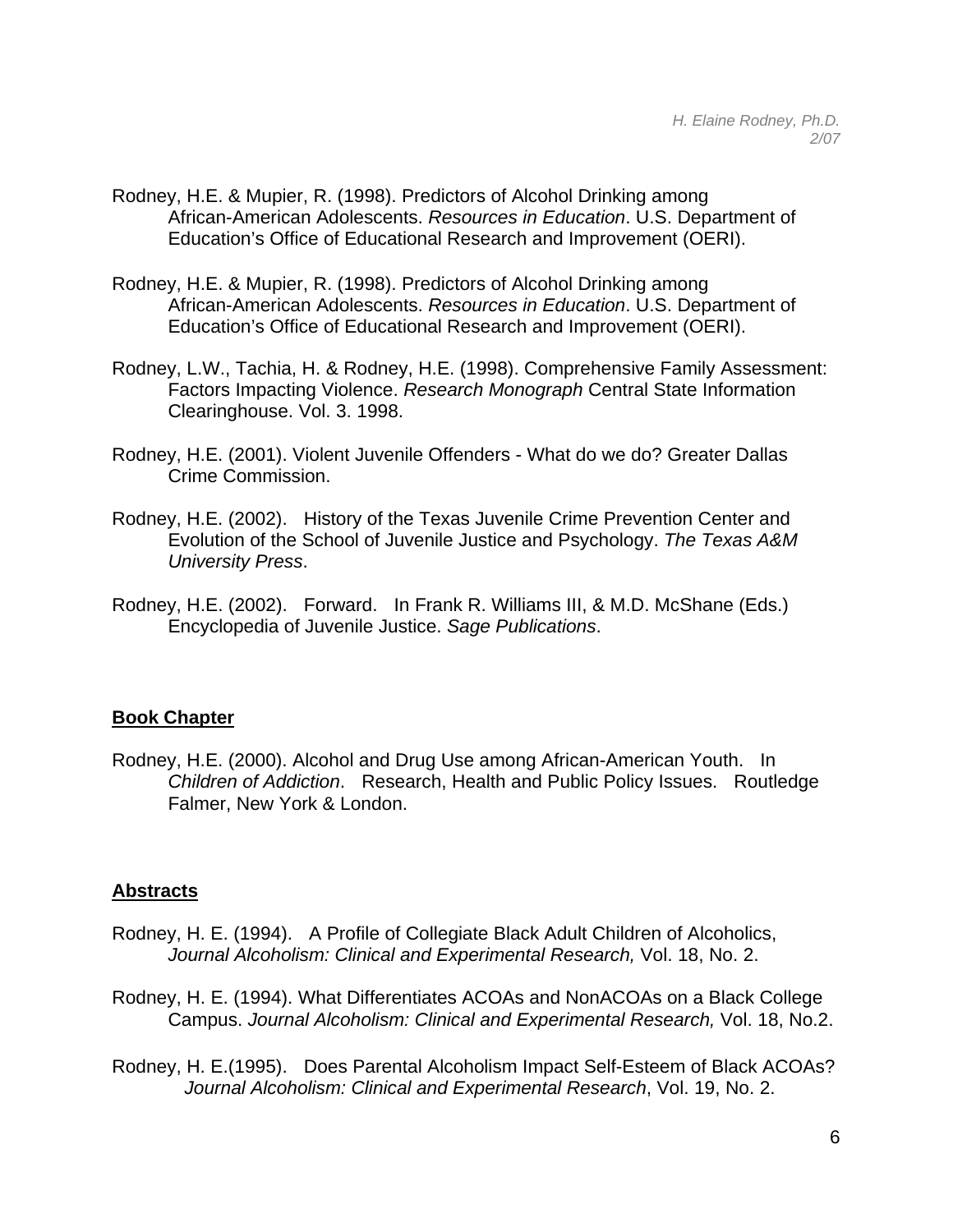- Rodney, H.E.(1996). Alcohol and Conduct Disorder among Black Male Adolescents. *Journal Alcoholism: Clinical and Experimental Research* Vol. 20, No. 2.
- Rodney, H.E. (1997). Predictors of Conduct Disorder among COA's and NonCOA's. *Alcoholism*. Vol. 21, No.3.
- Rodney, H.E., Mupier R. & Rodney, L.W. (1999). The Impact of Parental Alcoholism on Self-Esteem and Depression among African-American Adolescents. *Journal Alcoholism: Clinical and Experimental Research*, Vol 23. No. 5.

## **Under Review**

Ikomi, P. & Rodney, H.E. (2006). Male juvenile sexual offenders: are there deficiencies  *Among racial groups? Journal of Child Sexual Abuse.*

## **SUMMARY OF FUNDED GRANTS - Author, Co-Author/ Co-director/Shared Responsibility - (\$39,270,262)**

## **Co-Author /CO-Director/Shared Responsibility (\$32,100,000)**

A Study of Natural Resource Careers in Ohio. Funded by the Department of Forestry. \$300,000. 1982

Enhanced ROTC Skills Training, funded by the United States Army. \$1,200,000. 1985

- A Series of HBCU Models, funded by the Office of Minority Health. \$14,400,000. 1994
- Family and Community Violence Prevention Program, funded by the Office of Minority Health. \$15,700,000. 1997
- Minority Access to Research Careers. Funded by the National Institute of General Medical Sciences. \$500,000. 1982

## **Principal Investigator (\$7,170,262**)

Jack and Jill Science Academy. Funded by the Jack and Jill Foundation of America. \$270,000. 1981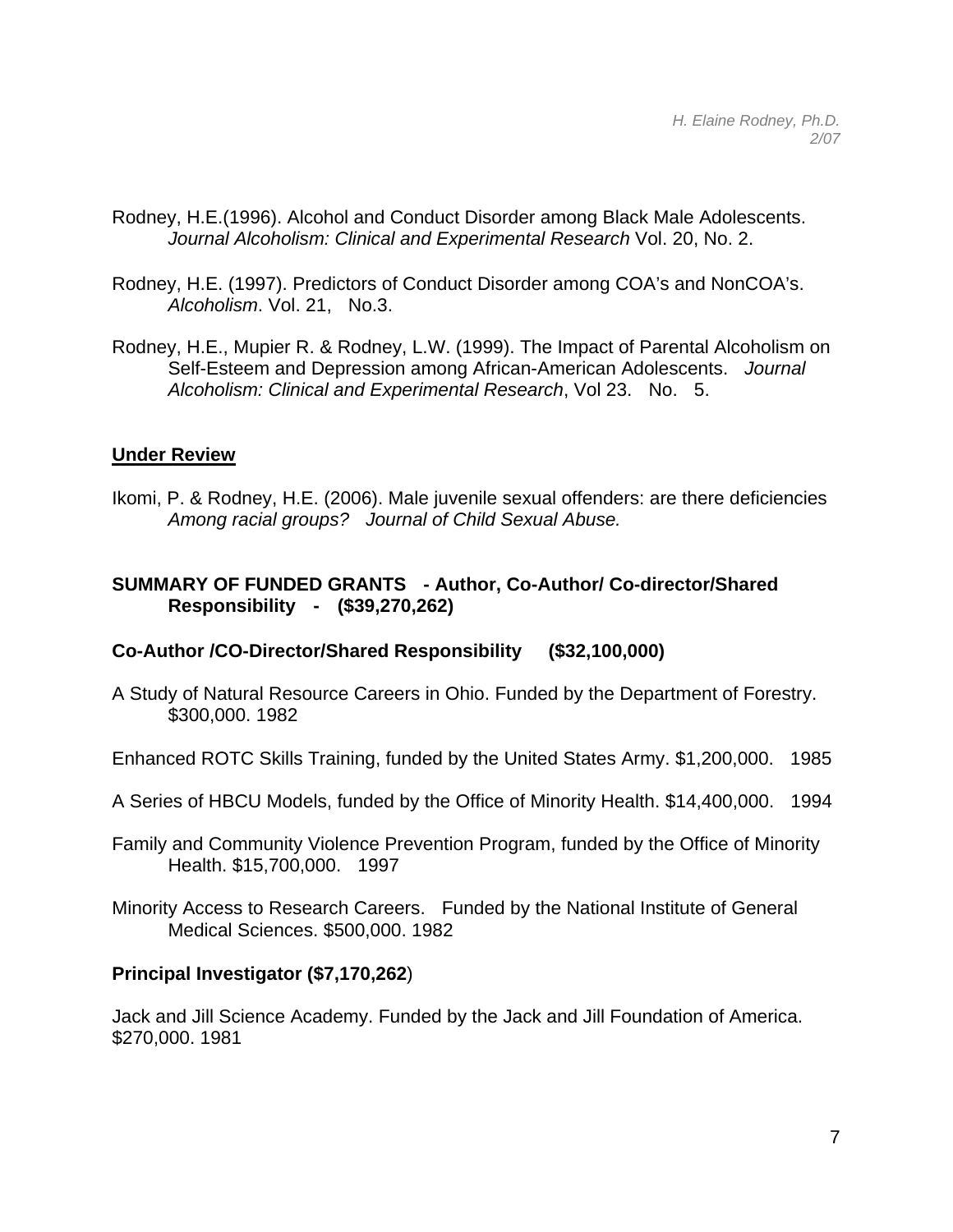A Comprehensive Assessment Program, funded by the Department of Education. \$750,000. 1984

Minority Access to Research Careers, funded by the National Institute of General Medical Sciences. \$750,000. 1987

A Study of the Impact of Parental Alcoholism on Minority Adult Children of Alcoholics, funded by the National Institute on Alcohol, Alcohol Abuse and Alcoholism. \$380,000. 1989

Minority Access to Research Careers, funded by the National Institute of General Medical Sciences. \$750,000. 1993

A Study of the Relationship between Alcohol Use and Conduct Disorder among African-American Adolescent Males, funded by the Office of Minority Health. Through Central State University "A Series of Models to Prevent Minority Male Violence". \$300,000. 1994

A Study of Alcohol, Drugs, and Other Risk Factors, funded by the Office of Minority Health. Through Central State University "A Series of Models to Prevent Minority Male Violence". \$45,000. 1994

High Risk Youth Alcohol and Drug Prevention Program, funded by the Center for Substance Abuse Prevention. \$2,100,000. 1994

Collaborating for Violence Prevention, funded by the Administration for Children and Families. \$35,000. 1994

Alcohol, Tobacco, and Other Drug Use among Youth Living in Public Housing Communities, funded by the Dayton Metropolitan Housing Authority. \$10,000. 1997

Enhancing Personnel Training and Understanding Minority Over-representation in the Juvenile Justice System, funded by the Office for Juvenile Justice and Delinquency Prevention. \$750,000. 1998

Youth Connect, funded by the Center for Substance Abuse Prevention. \$1,150,000. 1998

Collaborating for Violence Prevention, funded by the Administration for Children and Families. \$35,000. 1998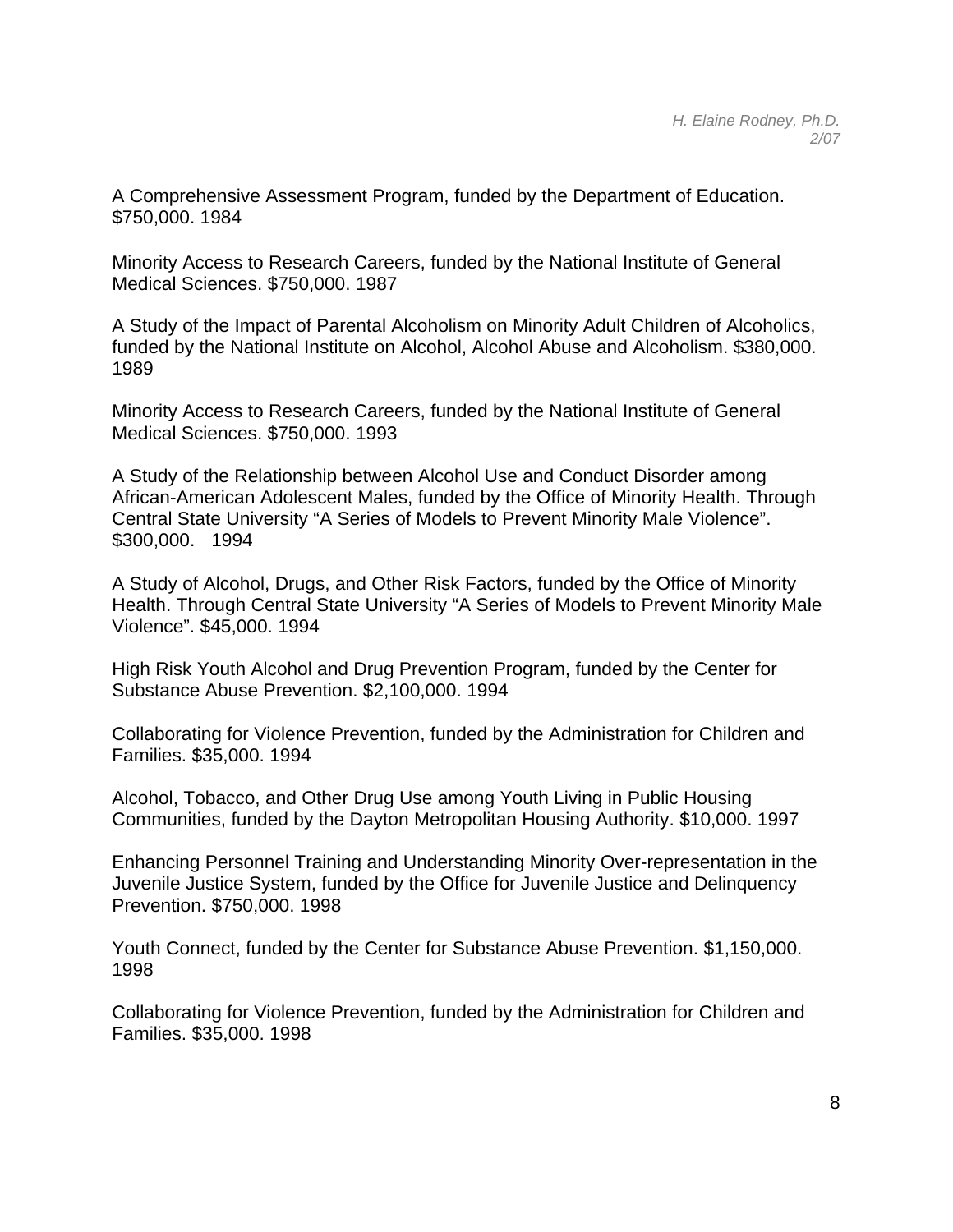Be A Star, funded by the Houston Galveston Area Council. \$200,262. 1999

# **EXPERIENCE WITH FEDERAL AND STATE AGENCIES**

## **Federal**

The National Institute of General Medical Sciences, U. S. Department of Health and Human Services, Washington, DC.

The National Institute of Alcohol, Alcohol Abuse and Alcoholism, U.S. Department of Health and Human Services, Washington, DC.

The Center for Substance Abuse Prevention, U.S. Department of Health and Human Services, Washington, DC.

The U.S. Department of Education, Washington, DC.

The Administration for Children and Families, US. Department of Health and Human Services, Washington, DC.

The United States Army, Washington, DC.

The Office of Minority Affairs, U.S. Department of Health and Human Services, Washington, DC.

The Office of Juvenile Justice and Delinquency Prevention, Washington, DC.

# **Other Agencies**

The Ohio Department of Education Columbus, OH

The Ohio Department of Forestry Columbus, OH

The Montgomery County Juvenile Probation Department, Dayton, OH

Gary Board of Education, Gary, IN

The Educational Testing Service, Princeton, NJ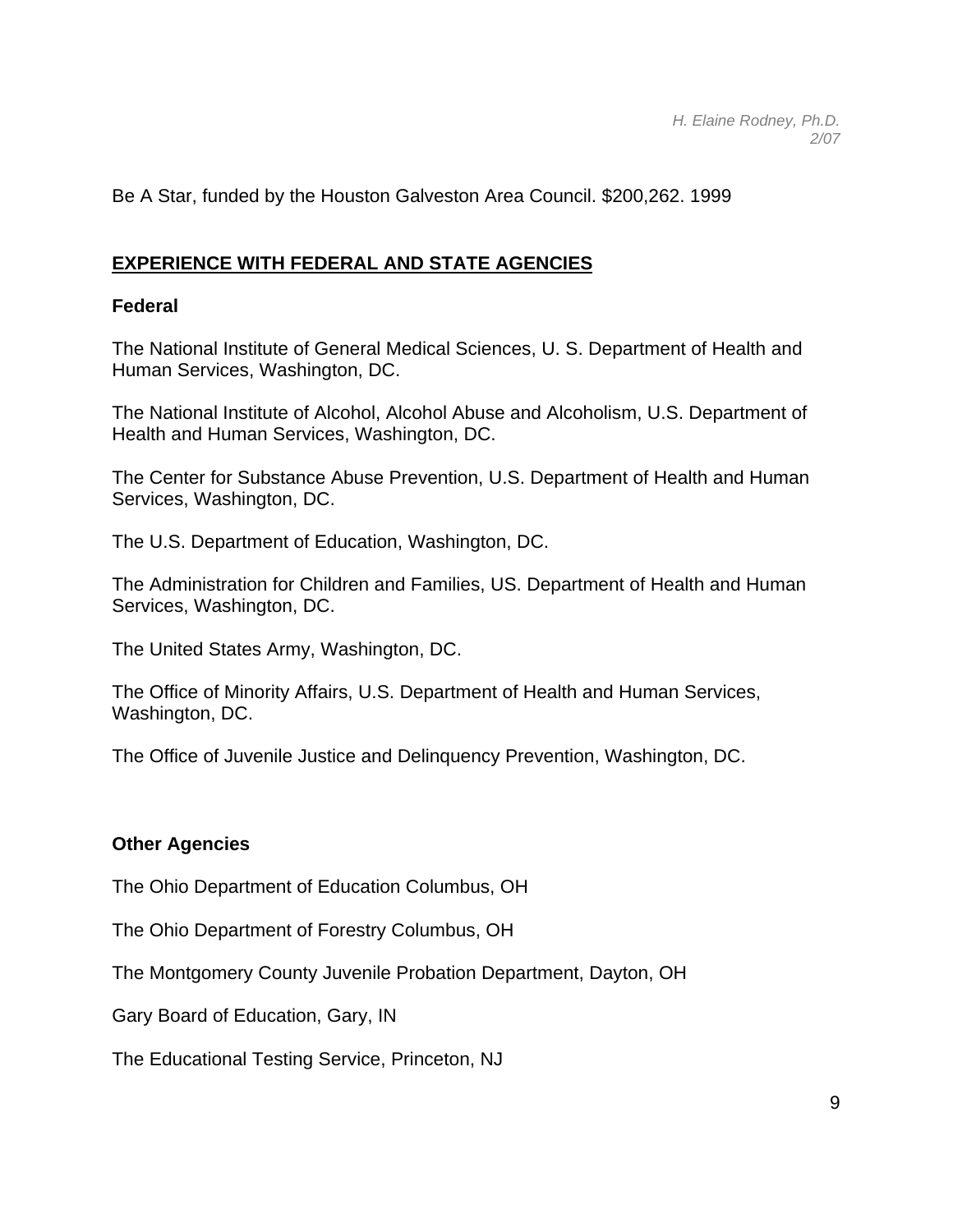North Central Association of Colleges and Schools, Chicago, IL

The Children's Alcoholic Foundation of America, New York, NY Citizen's Scholarship Foundation of America, St. Paul, MN

Community Network, Xenia, OH

Jack & Jill Foundation of America, Texas

#### **PRESENTATIONS**

- Rodney, H.E. & Washington, W. *Needed Modifications in the Natural Resources*. Presented at the National Association of Foresters, Portland, OR. October, 1993.
- Rodney, H.E. *The Impact of Alcohol on Adult Children of Alcoholics.* Presented at the Minority Access to Research Careers (MARC) Seminar Series at Morgan State University; Baltimore, MD. May, 1993.
- Rodney, H. E. *A Profile of Collegiate Black Adult Children of Alcoholics*. Presented at the Annual Conference of the Research Society on Alcoholism, Maui, HI. June, 1994.
- Rodney, H. E. *What Differentiates ACOAs and NonACOAs on a Black College Campus*. Presented at the Seventh Congress of the International Society for Biomedical Research on Alcoholism, Adelaide, Australia. June, 1994.
- Rodney, H. E. *What Differentiates ACOAs and NonACOAs on a Black College Campus*. Presented at the University of Michigan. January, 1995.
- Rodney, H. E. *What Differentiates ACOAs and NonACOAs on a Black College Campus*. Presented at the MARC Seminar Series, Morgan State University, Baltimore, MD. March, 1995.
- Rodney, H. E. *A Study of the Relationship Between Alcohol and Conduct Disorder*, Presented at the First Annual Family and Community Violence Prevention Conference, Atlanta, GA. October, 1995.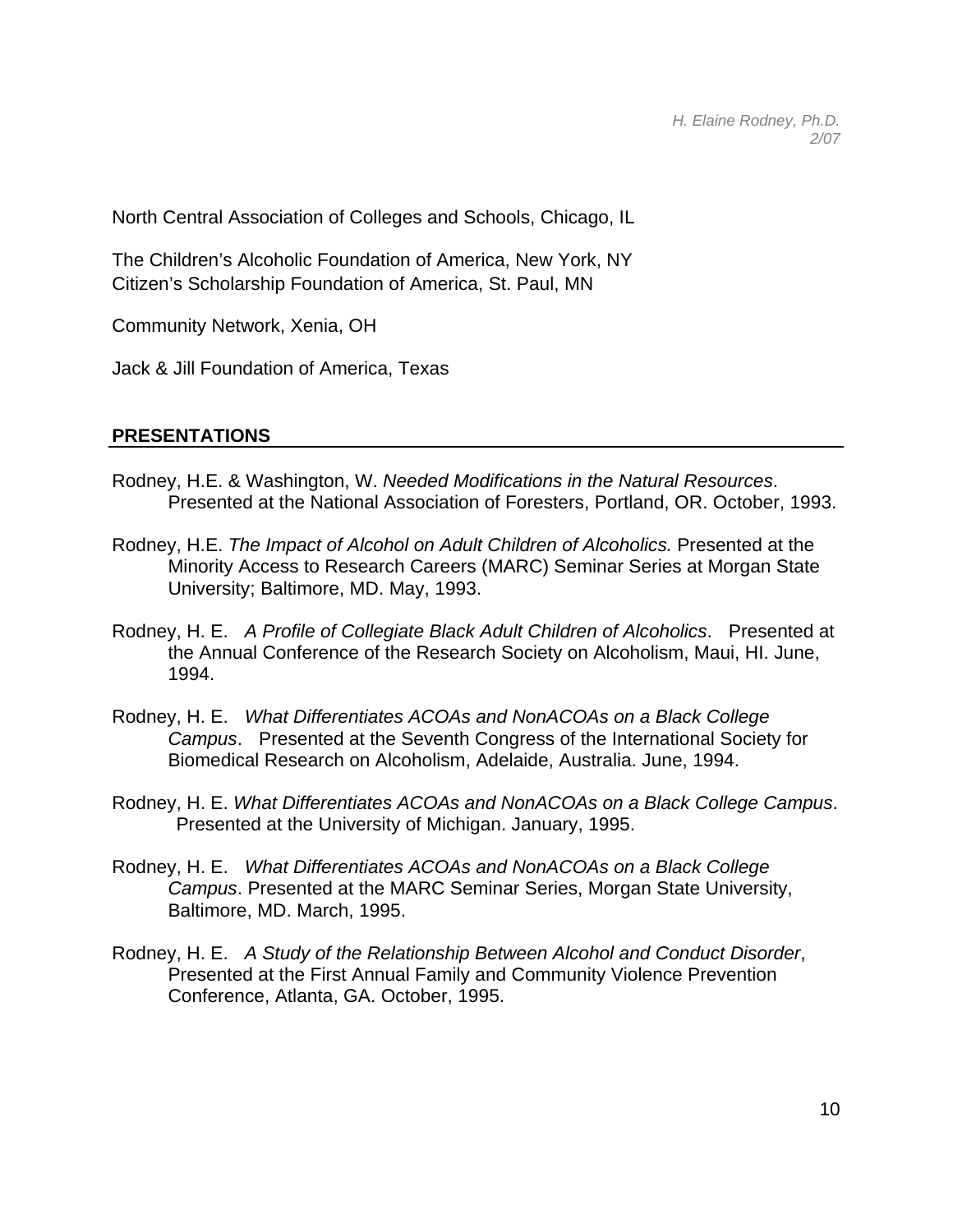- Rodney, H. E. *A Preliminary Study of Risk Factors among Adolescents Living in Public Housing Communities*. Presented at the First Annual Family and Community Violence Prevention Conference, Atlanta, GA. October, 1995.
- Rodney, H.E. *A Comprehensive Family Assessment: Factors Impacting Violence*. Presented at the First Annual Family and Community Violence Prevention Conference. Atlanta, GA. October, 1995.
- Rodney, H. E. *Behavioral Differences among Male Adolescents With or Without Natural Fathers at Home.* Presented at the Federal Conference on Strengthening the Role of Fathers in Families. Washington, DC. May, 1996.
- Rodney, H. E. *The Relationship Between Alcohol and Conduct Disorder*. Presented at the Joint Conference of the Research Society on Alcoholism and the International Society for Biomedical Sciences in Washington, DC. June, 1996.
- Rodney, H. E. *Predictors of Conduct Disorder among COAs and NonCOAs*. Presented at the Second Annual Family and Community Violence Prevention Conference, Baltimore, MD. November, 1996.
- Rodney, H. E. *Grantsmanship*. Presented at The Ohio State University, Columbus, OH. December, 1996.
- Rodney, H. E. *Alcohol and Drug Use among African-American Adolescents*. Presented at the Second Annual Family and Community Violence Prevention Conference on Children of Addiction, Research, Health and Public Policy Issues. Washington, DC. April, 1997.
- Rodney, H. E. & Mupier, R. M. *Alcohol Abuse and Conduct Disorder Among African-American COAs and NonCOAs*. Presented at the Annual meeting of the Research Society on Alcoholism in San Francisco, CA. July, 1997.
- Rodney, H. E. & Mupier, R. M. *Alcohol Abuse and Conduct Disorder among African-American COAs and NonCOAs.* Presented at the Third Annual Family and Community Violence Prevention Conference, New Orleans, LA. October, 1997.
- Rodney, H.E. *The Over-representation of Minorities in the Juvenile Justice System*. Presented at the National Conference on Crossing the Color Line: Exploring Race and Justice. Atlanta, GA. September, 1998.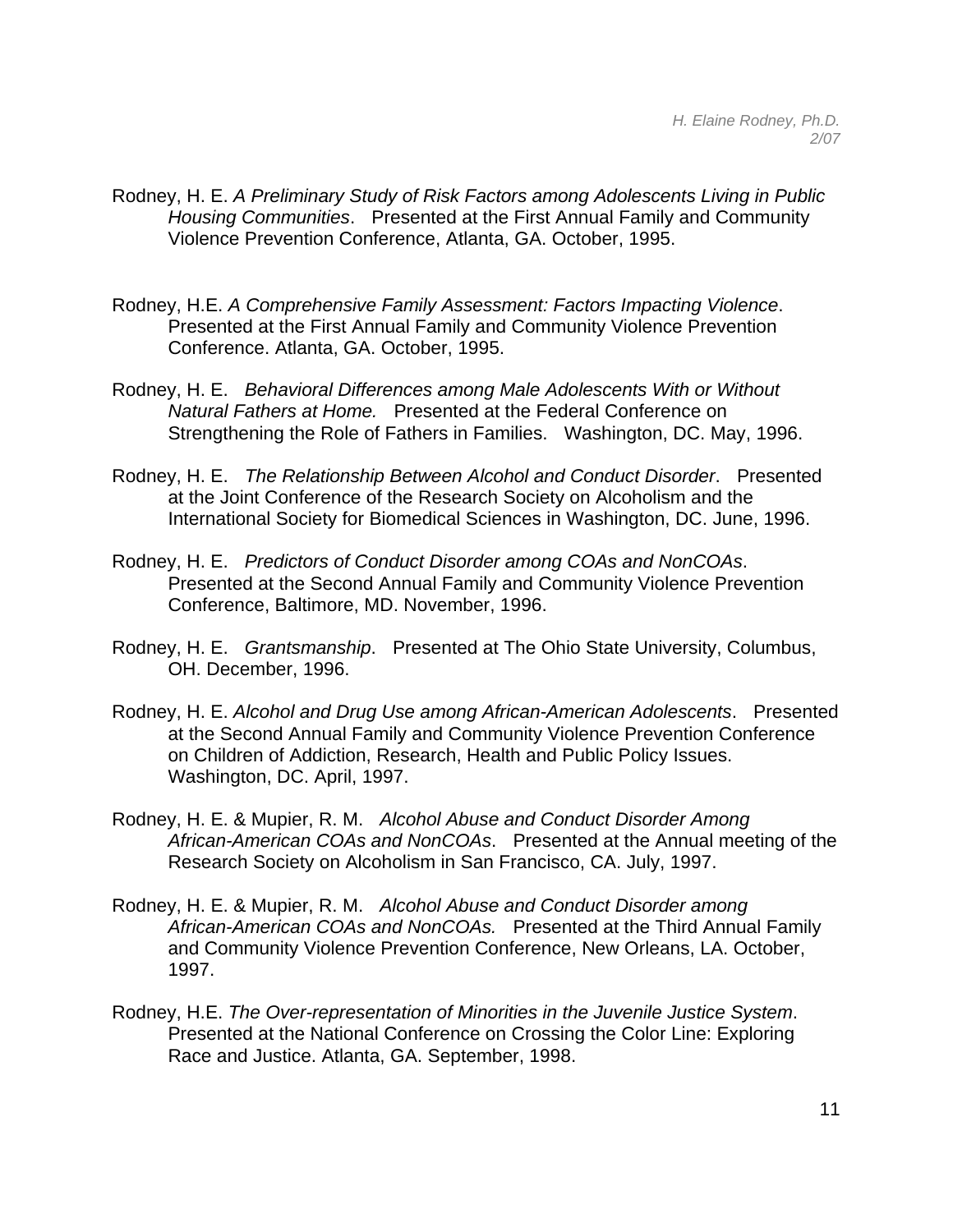- Rodney, H.E. *The Over-representation of Minorities in the Juvenile Justice System*. Presented at the Southwestern Association of Criminal Justice. San Antonio, Texas. October, 1998.
- Rodney, H.E. *Adjudicated Youth in Research.* Presented at the Human Subjects Research Conference, University of Texas Public Health School, Houston, Texas. February, 2000.
- Rodney, H.E. *A Comparison of Offending and Non-offending African-American Adolescents.* Presented at the International Conference on Crime in Bologna, Italy. June, 2000.
- Rodney, H.E., *Recruiting, developing and maintaining excellent faculty.* Panel presentation American Society of Criminology, Regional Conference, El Paso, Texas October, 2000.
- Rodney, H.E., *Recruiting, developing and maintaining excellent faculty*. Presented at the Texas A&M University Symposium, San Antonio, Texas, October, 2000.
- Rodney, H.E., *Role of HBCU's in the challenges faced by the criminal justice system.*  Presented at the International Police Executive Symposium, Prague, CHECK Republic, September, 2005.

## **NATIONAL COMMITTEES**

Educational Testing Service-Historically Black Colleges Steering Committee, Princeton, NJ 1981-1984

Citizen's Scholarship Foundation of America, St. Paul, MN, September 1983 - June 1986

North Central Association of Colleges and Schools. Consultant Evaluator, 1993 - 1998

Proposal Reviewer, the National Center for Research Resources; The National Institutes of Health, 1993 - 1998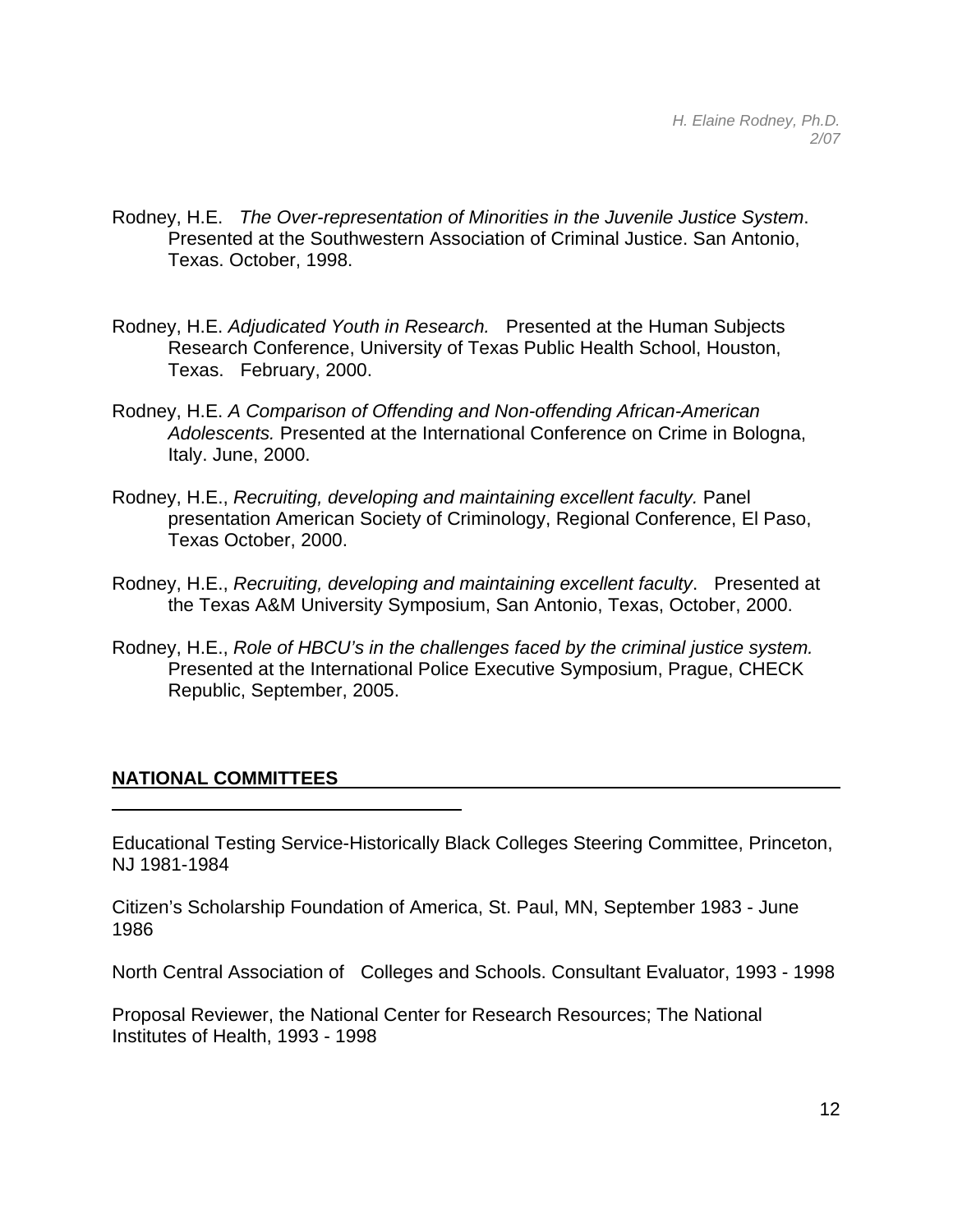The Children of Alcoholics Foundation Advisory Committee, New York, NY, 1995 - 1997

Research Infrastructure in Minority Institutions (RIMI) Advisory Committee, 1995 - 2002 Morgan State University, Baltimore, MD

Research Center in Minority Institutions (RCMI) Advisory Committee, 2002 - Present Morgan State University, Baltimore, MD.

# **LOCAL, STATE & REGIONAL COMMITTEES**

Test Supervisor, State Department of Education. Columbus, OH. 1980-1993

Member, Student Selection Committee, Wright State University, School of Professional Psychology. Dayton, OH 1981–1987

Member, Tecumseh School Advisory Council. Xenia, OH. 1982–1985

Member, Wilberforce Chapter of Links. Wilberforce, OH. 1985–1988

Founding Chair, Community Network, Xenia, OH. 1989–1993

Member, Promotion & Tenure Committee, Central State University, Wilberforce, OH 1990-1996

Member, President's Executive Leadership Team, Prairie View A&M University, Prairie View, TX. 1999 - 2001

Texas Academic Skills Program, Texas Higher Education Coordinating Board. Austin, TX. 1998 - Present

Chair, Search Committee, Dean, College of Nursing, Prairie View A&M University, Prairie View, TX. 1999 -2000

Member, Search Committee, Dean, College of Arts & Sciences, Prairie View A&M University, Prairie View, TX 2000

Member, Search Committee, Dean, College of Business, Prairie View A&M University, Prairie View, TX 2001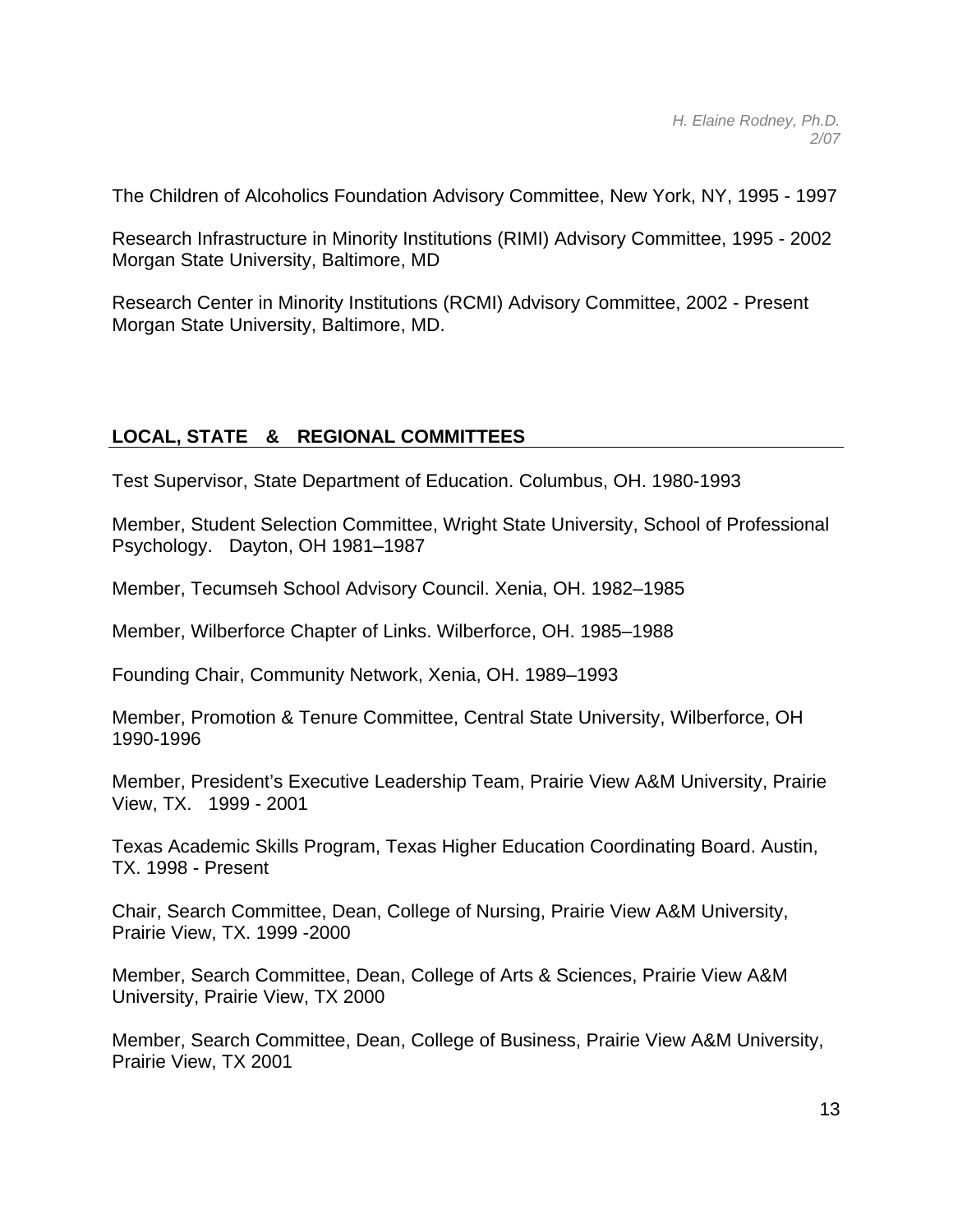Board Member, Texas Association of Deans of Liberal Arts & Sciences. 2005 - Present

## **HONORS AND AWARDS**

Fellowship, Ministry of Education; Jamaica, WI, 1975. Fellowship, Woodrow Wilson National Fellowship Foundation; Princeton, NJ. 1979. Award, Academic Excellence, The Ohio State University; Columbus, OH. 1979. Award, Jack & Jill of America, Foundation; Dayton, OH. 1985. Award, Community Service, Central State University; Wilberforce, OH. 1987. Award, Bethlehem College, NY Chapter of the Alumni Association, NY 2005

## **CONSULTING ACTIVITIES**

Tennessee State University; Nashville, TN Gary Board of Education; Gary, IN Osterlen Youth Service; Springfield, OH Southern University; Baton Rouge, LA National Beauty Culturist League, Inc.; Washington, DC Springfield City Schools; Springfield, OH Chillicothe Public Schools; Chillicothe, OH The U.S. Army, Washington, DC The Office of Juvenile Justice & Delinquency Prevention, Washington, DC North Central Association of Colleges and Schools, Chicago, IL